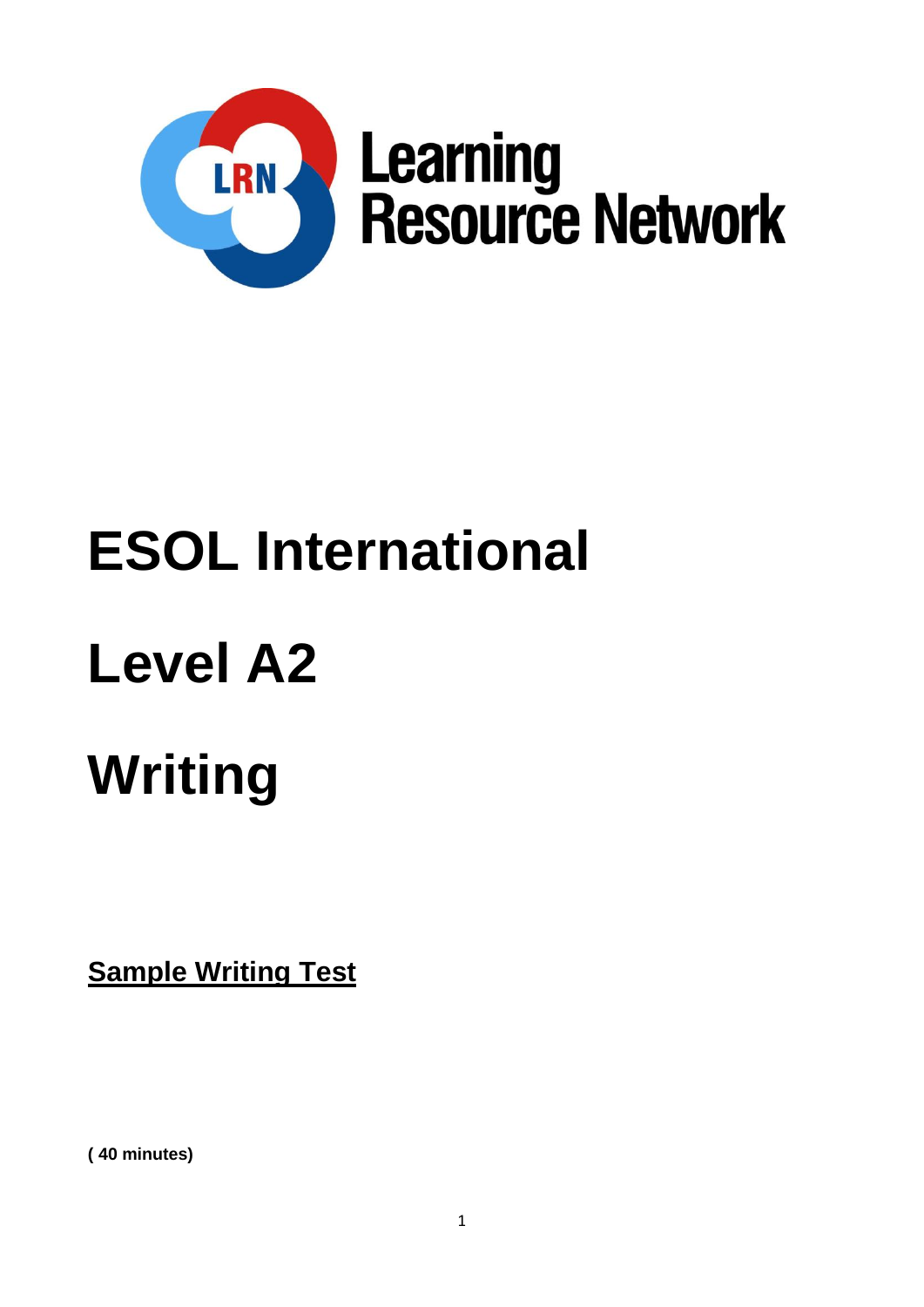### **Instructions**

- Write your name, centre number and candidate number on your answer sheet.
- Read the instructions for each section before answering the questions.
- Write your answers in the space provided.
- Check your answers when you finish
- Do not leave the exam room until the end of the exam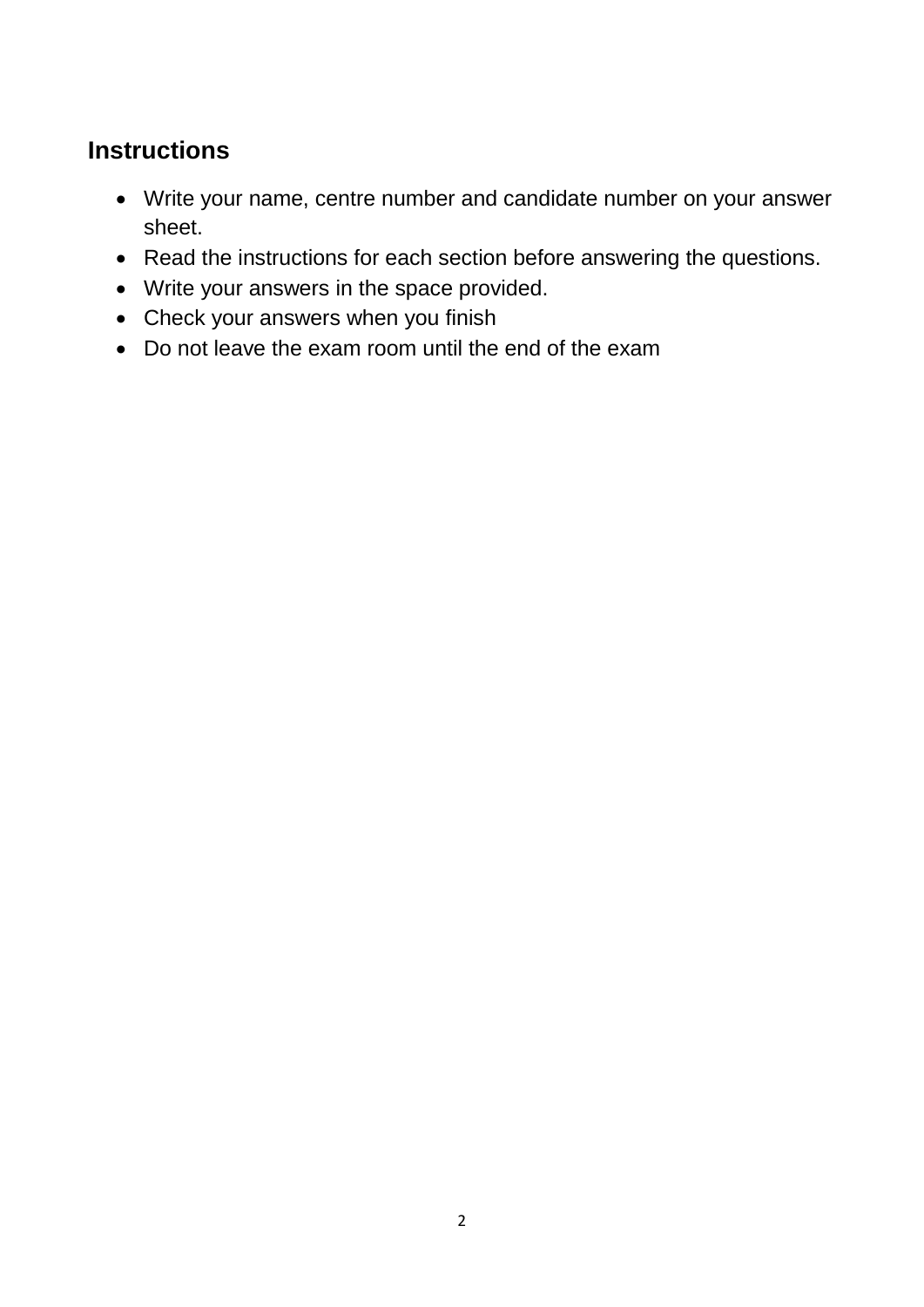#### **Section 1**

Describe the photograph below. There are also some words below to help you. You can use them if you want.

Write 60 - 80 words.



| desk | meeting | office   | man     | woman |
|------|---------|----------|---------|-------|
| book | coffee  | computer | plan    | tie   |
| sit  | talk    | drink    | discuss |       |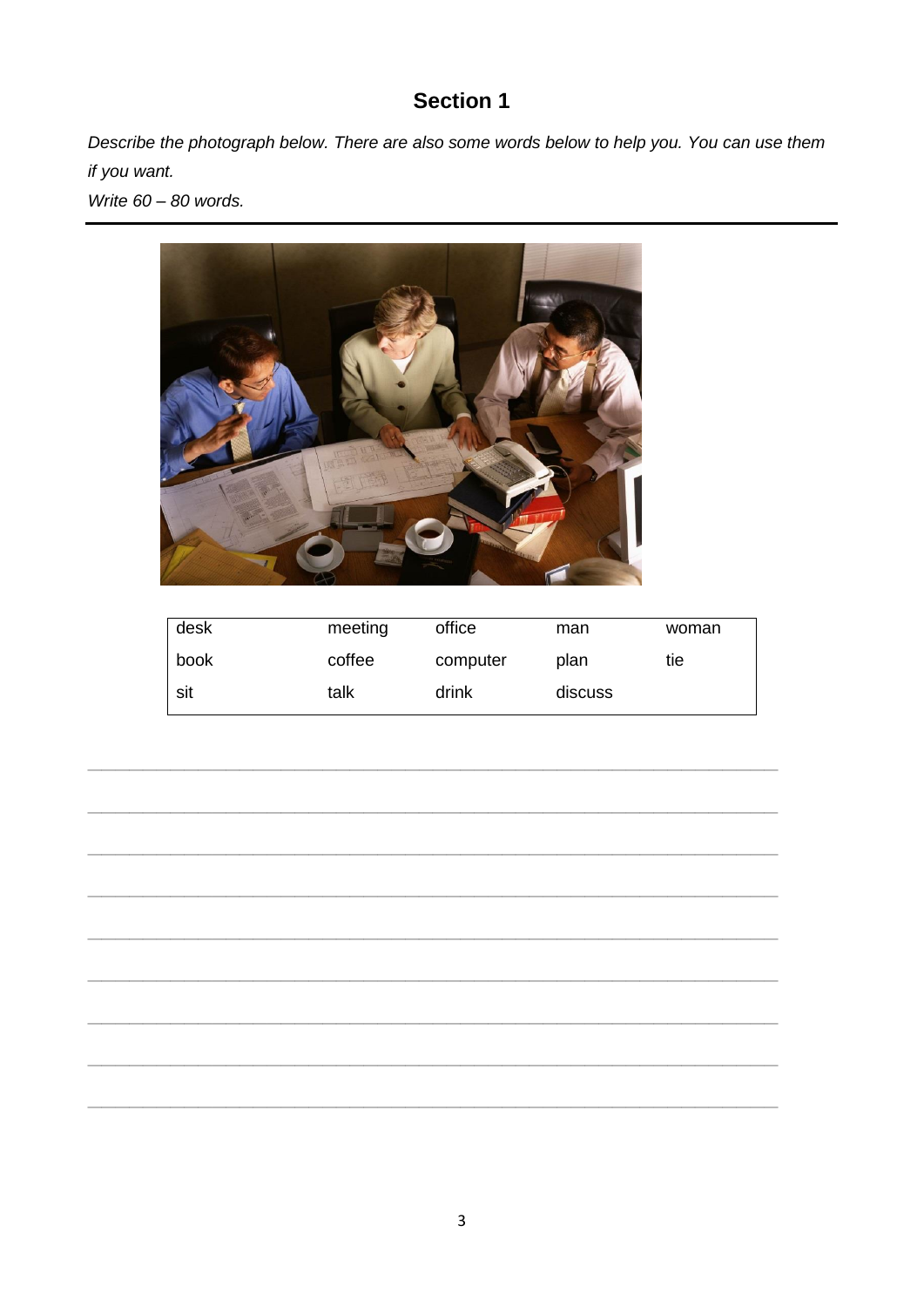#### **SECTION 2**

*Below is an e mail from your friend, Robert, about his first concert.*



*Now write an e-mail to him, in your own words explaining:*

- *The kind of music you like to listen to and why.*
- *Which you prefer – going to concerts or listening to music at home.*
- *A concert you would like to go to now / in the future.*

*70 – 100 words*